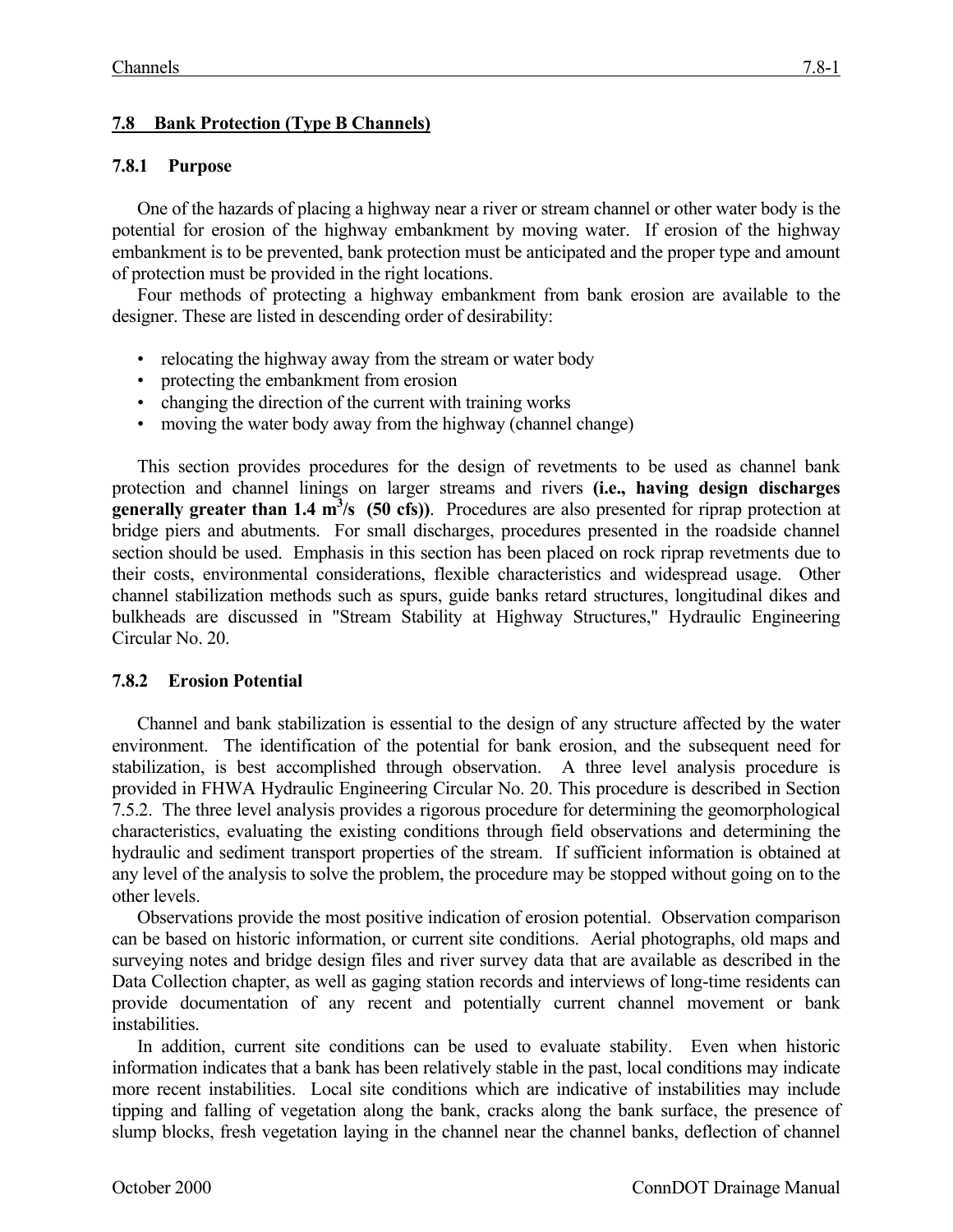flows in the direction of the bank due to some recently deposited obstruction or channel course change, fresh vertical face cuts along the bank, locally high velocities along the bank, new bar formation downstream from an eroding bank, local headcuts, pending or recent cutoffs, etc. It is also important to recognize that the presence of any one of these conditions does not in itself indicate an erosion problem; some bank erosion is common in all channels even when the channel is stable.

#### **7.8.3 Symbols And Definitions**

To provide consistency within this section as well as throughout this manual the following symbols will be used. These symbols were selected because of their wide use in many bank and shore protection publications. Where the same symbol is used for more than one definition, the symbol will be defined where it is used.

| <b>Symbol</b> | Definition                                                                        | Units                                 |  |
|---------------|-----------------------------------------------------------------------------------|---------------------------------------|--|
| <b>AOS</b>    | Apparent opening size in filter cloth                                             | mm (inches)                           |  |
| A             | Coefficient used to determine the apparent opening size                           |                                       |  |
| $\mathcal{C}$ | Coefficient, relates free vortex motion to velocity streamlines for               |                                       |  |
|               | unequal radius of curvature                                                       |                                       |  |
| $C_{\rm u}$   | Uniformity coefficient                                                            |                                       |  |
| $D_{50}$      | The median bed material size                                                      | m or mm (ft or inches)                |  |
| $D_{15}$      | The 15% finer particle size                                                       | m or mm (ft or inches)                |  |
| $D_{85}$      | The 85% finer particle size                                                       | m or mm (ft or inches)                |  |
| $d_{avg}$     | Average flow depth in the main flow channel                                       | m(f <sub>t</sub> )                    |  |
| $d_{s}$       | Estimated probable maximum depth of scour                                         | $m$ (ft)                              |  |
| g             | Gravitational acceleration $(9.81 \text{ m/s}^2)$                                 | $m/s^2$ (ft/s <sup>2</sup> )          |  |
| H             | Wave height                                                                       | m(f <sub>t</sub> )                    |  |
| $\mathbf k$   | Permeability                                                                      | cm/s or mm/s (inches/s)               |  |
| $K_1$         | Correction term reflecting bank angle                                             |                                       |  |
| $\mathbf n$   | Manning's roughness coefficient                                                   |                                       |  |
| $O_{95}$      | Opening size in the geotextile material for which 95% of the openings are smaller | mm (inches)                           |  |
| $Q_{mc}$      | Discharge in the zone of main channel flow                                        | $m^3/s$ (ft <sup>3</sup> /s)          |  |
| $\mathbf R$   | Hydraulic radius                                                                  | m(f <sub>t</sub> )                    |  |
| $\mathbf R$   | Wave runup                                                                        | m(f <sub>t</sub> )                    |  |
| $R_0$         | Mean radius of the channel centerline at the bend                                 | m(f <sub>t</sub> )                    |  |
| $S_f$ , $S$   | Friction slope or energy grade line slope                                         | m/m (ft/ft)                           |  |
| <b>SF</b>     | Stability factor                                                                  |                                       |  |
| $S_s$ , s     | Specific gravity of the riprap material                                           |                                       |  |
| $\mathbf T$   | Topwidth of the channel between its banks                                         | m(f <sub>t</sub> )                    |  |
| V             | Velocity                                                                          | $m/s$ (ft/s)                          |  |
| $\rm V_a$     | Mean channel velocity                                                             | $m/s$ (ft/s)                          |  |
| $W_{50}$      | Weight of the median particle                                                     | kg (lb)                               |  |
| Z             | Superelevation of the water surface                                               | m(f <sub>t</sub> )                    |  |
| γ             | Unit weight of the riprap material                                                | $\text{kg/m}^3$ (lb/ft <sup>3</sup> ) |  |
| $\theta$      | Bank angle with the horizontal                                                    | degrees                               |  |
| Φ             | Riprap material's angle of repose                                                 | degrees                               |  |

#### **Table 7-6 Symbols And Definitions**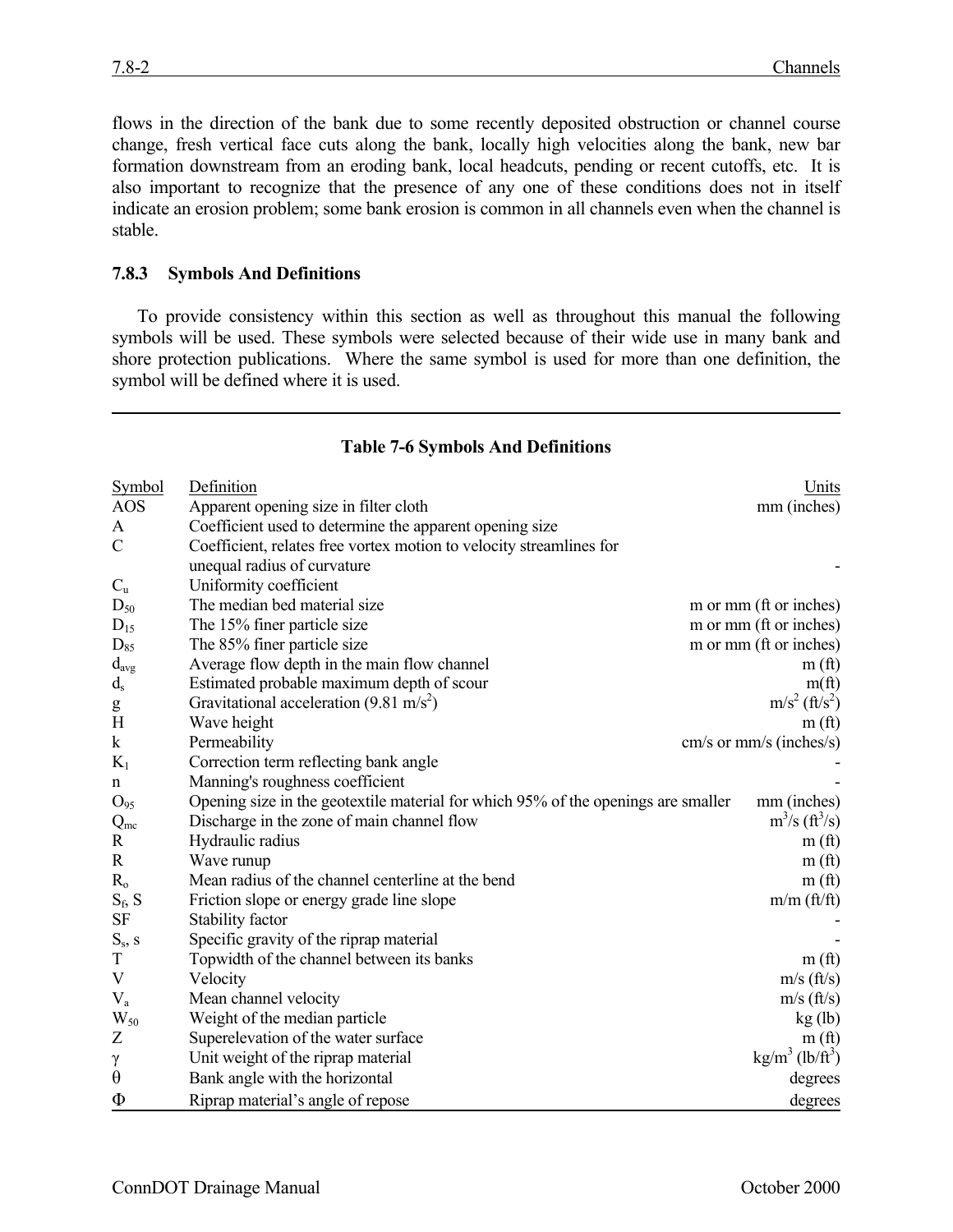# **7.8.4 Design Criteria**

To provide an acceptable standard level of service, the Department traditionally employs widelyused pre-established design frequencies which are based on the importance of the transportation facility to the system and the allowable risk for that facility. This would be true of revetment protection. In addition, design standards of other agencies that have control or jurisdiction over the waterway or facility concerned should be incorporated or addressed in the design.

The criteria for the design of channels is found in the hydrology chapter and Section 7.3.3.

### **7.8.5 Bank And Lining Failure Modes**

### **Potential Failures**

Prior to designing a bank stabilization scheme, it is important to be aware of common erosion mechanisms and revetment failure modes, and the causes or driving forces behind bank erosion processes. Inadequate recognition of potential erosion processes at a particular site may lead to failure of the revetment system.

Many causes of bank erosion and revetment failure have been identified. Some of the more common include abrasion, debris flows, water flow, eddy action, flow acceleration, unsteady flow, freeze/thaw, human actions on the bank, ice, precipitation, waves, toe erosion and subsurface flows. However, it is most often a combination of mechanisms which cause bank and revetment failure and the actual mechanism or cause is usually difficult to determine. Failures are better classified by failure mode including:

- particle erosion
- translational slide
- modified slump
- slump

### **Particle Erosion**

Particle erosion is the most commonly considered erosion mechanism. Particle erosion results when the tractive force exerted by the flowing water exceeds the bank material's ability to resist movement. In addition, if displaced stones are not transported from the eroded area, a mound of displaced rock will develop on the channel bed. This mound has been observed to cause flow concentration along the bank, resulting in further bank erosion.

A special type of particle erosion results in loss of the underlying material resulting in undermining and eventual collapse of the revetment protection. Usually the underlying material is lost through the revetment or piped under the toe of the revetment protection. This failure is very common in and extremely damaging to rigid types of protective linings. Providing a suitable filter, either natural or fabrics in conjunction with hydrostatic relief features will prevent this failure.

Another frequent type of particle erosion failure occurs at the edges of the protective feature. The interface creates turbulence which in turn increases the tractive stresses placed on the protective layer, underlying layers, and the natural bank material beyond the revetment. This failure area needs to receive special attention since extension of the protective feature usually only moves, not eliminates, the failure.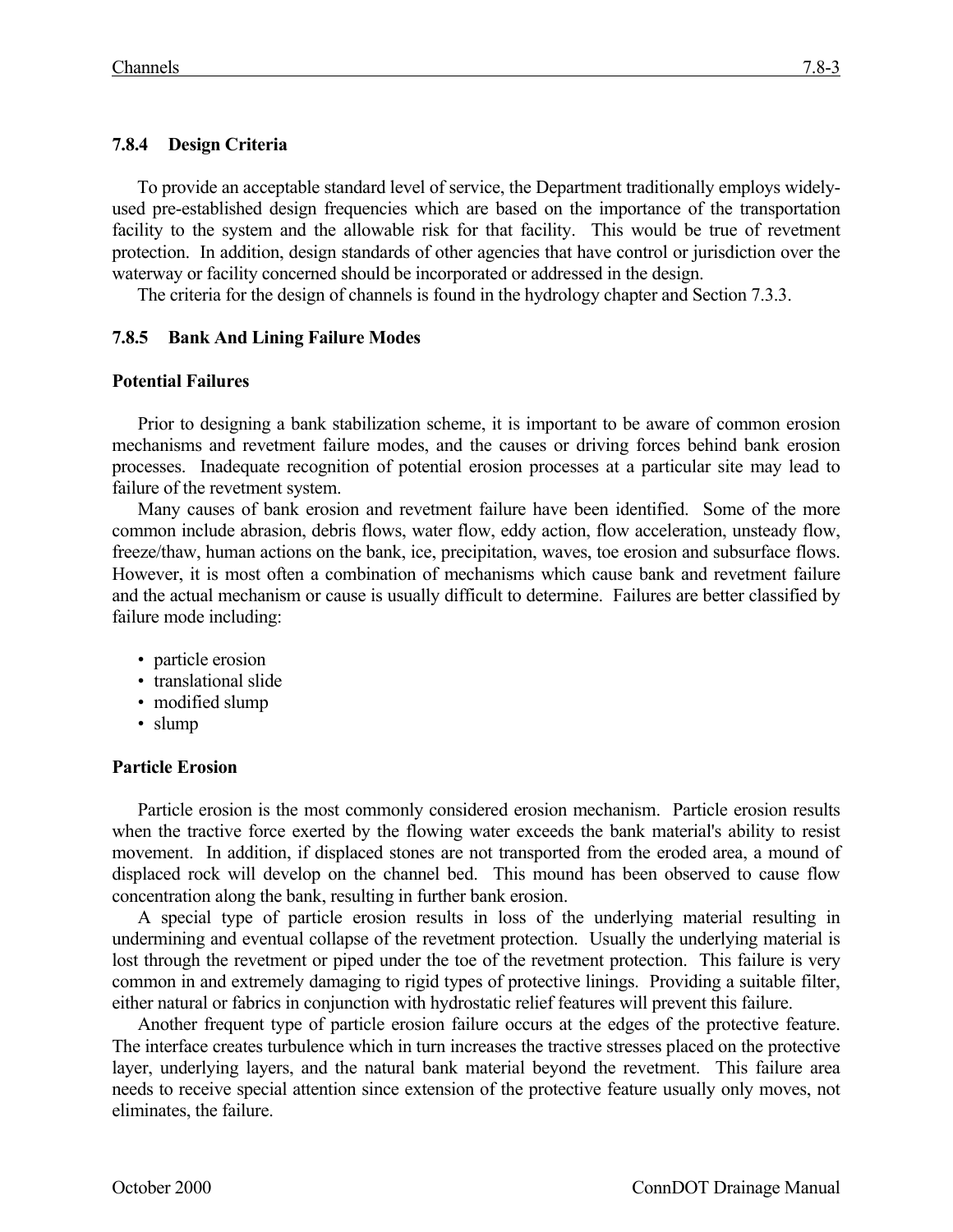### **Translation Slide**

A translational slide is a failure of riprap caused by the downslope movement of a mass of stones, with the fault line on a horizontal plane. The initial phases of a translational slide are indicated by cracks in the upper part of the riprap bank that extend parallel to the channel. As the slide progresses, the lower part of riprap separates from the upper part, and moves downslope as a homogeneous body. A resulting bulge may appear at the base of the bank if the channel bed is not scoured.

#### **Modified Slump**

The failure of riprap referred to as modified slump is the mass movement of material along an internal slip surface within the riprap blanket; the underlying material supporting the riprap does not fail. This type of failure is similar in many respects to the translational slide, but the geometry of the damaged riprap is similar in shape to initial stages of failure caused by particle erosion.

#### **Slump**

Slump is a rotational-gravitational movement of material along a surface of rupture that has a concave upward curve. The cause of slump failures is related to shear failure of the underlying base material that supports the riprap revetment. The primary feature of a slump failure is the localized displacement of base material along a slip surface, which is usually caused by excess pore pressure that reduces friction along a fault line in the base material.

### **7.8.6 Revetment Types**

#### **Common Types**

The types of slope protection or revetment commonly used for bank and shore protection and stabilization include:

- riprap
- gabions
- concrete block slope protection
- concrete slope pavement
- articulating block mat systems

#### **Riprap**

Riprap has been described as a layer or facing of rock, dumped or hand-placed to prevent erosion, scour, or sloughing of a structure or embankment. Materials other than rock are also referred to as riprap; for example, rubble, broken concrete slabs and preformed concrete shapes (slabs, blocks, rectangular prisms, etc.). These materials are similar to rock in that they can be hand-placed or dumped onto an embankment to form a flexible revetment.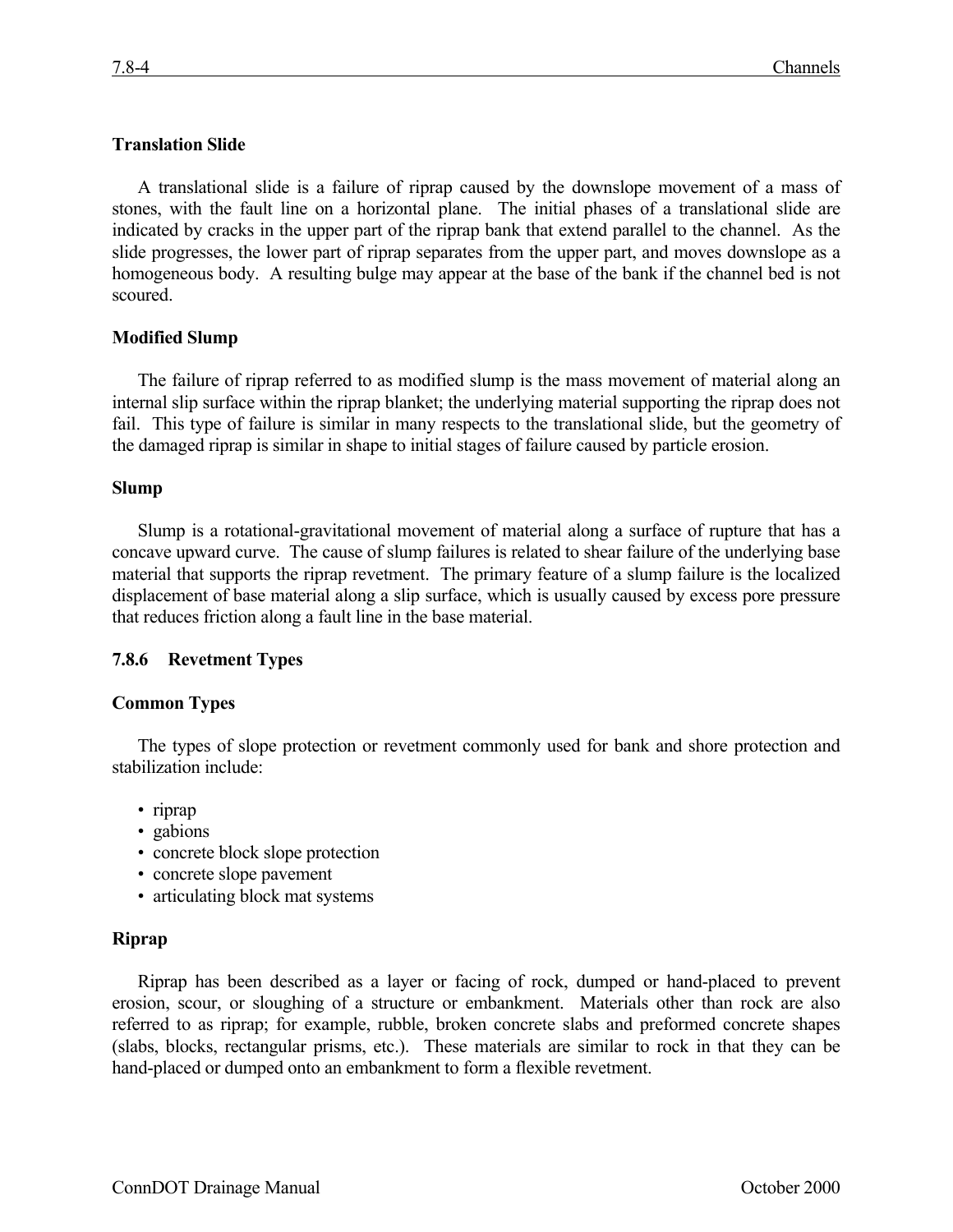rock. These revetments are formed by filling pre-assembled wire baskets with rock, and anchoring to the channel bottom or bank. Wire-enclosed rock revetments are generally of two types distinguished by shape: rock and wire mattresses, or blocks. In mattress designs, the individual wire mesh units are laid end to end and side to side to form a mattress layer on the channel bed or bank. The gabion baskets comprising the mattress generally have a depth dimension which is much smaller than their width or length. Block gabions, on the other hand, are more equal-dimensional, having depths that are approximately the same as their widths, and of the same order of magnitude as their lengths. They are typically rectangular or trapezoidal in shape. Block gabion revetments are formed by stacking the individual gabion blocks in a stepped fashion.

# **Concrete Block Slope Protection**

Pre-cast concrete block revetments are a recent development. The pre-formed sections which comprise the revetment systems are butted together or joined in some fashion; as such, they form a continuous blanket or mat. The concrete blocks which make up the mats differ in shape and method of articulation, but share certain common features. These features include flexibility, rapid installation and provisions for establishment of vegetation within the revetment. The permeable nature of these revetments permits free draining of the bank materials; the flexibility, although limited, allows the mattress to conform to minor changes in the bank geometry. Their limited flexibility, however, makes them subject to undermining in environments characterized by large and relatively rapid fluctuations in the surface elevation of the channel bed and/or bank. Unlike wireenclosed rock, the open nature of the pre-cast concrete blocks does promote volunteering of vegetation within the revetment.

### **Concrete Slope Pavement**

Concrete pavement revetments (concrete slope pavement) are cast in place on a prepared slope to provide the necessary bank protection. Like grouted rock, concrete pavement is a rigid revetment which does not conform to changes in bank geometry due to a removal of foundation support by subsidence, undermining, outward displacement by hydrostatic pressure, slide action, or erosion of the supporting embankment at its ends. The loss of even small sections of the supporting embankment can cause complete failure of the revetment system. Concrete pavement revetments are also among the most expensive streambank protection designs. In the past, concrete pavement has been best utilized as a subaqueous revetment (on the bank below the water surface) with vegetation or some other less expensive upper-bank treatment.

### **7.8.7 Flow Resistance**

The hydraulic analysis performed as a part of the riprap design process requires the estimation of Manning's roughness coefficient. Physical characteristics upon which the resistance equations are based include the channel base material, surface irregularities, variations in section geometry, bed form, obstructions, vegetation, channel meandering, flow depth and channel slope. In addition, seasonal changes in these factors must also be considered. See Section 7.4.11, for a discussion of the selection of Manning's n values.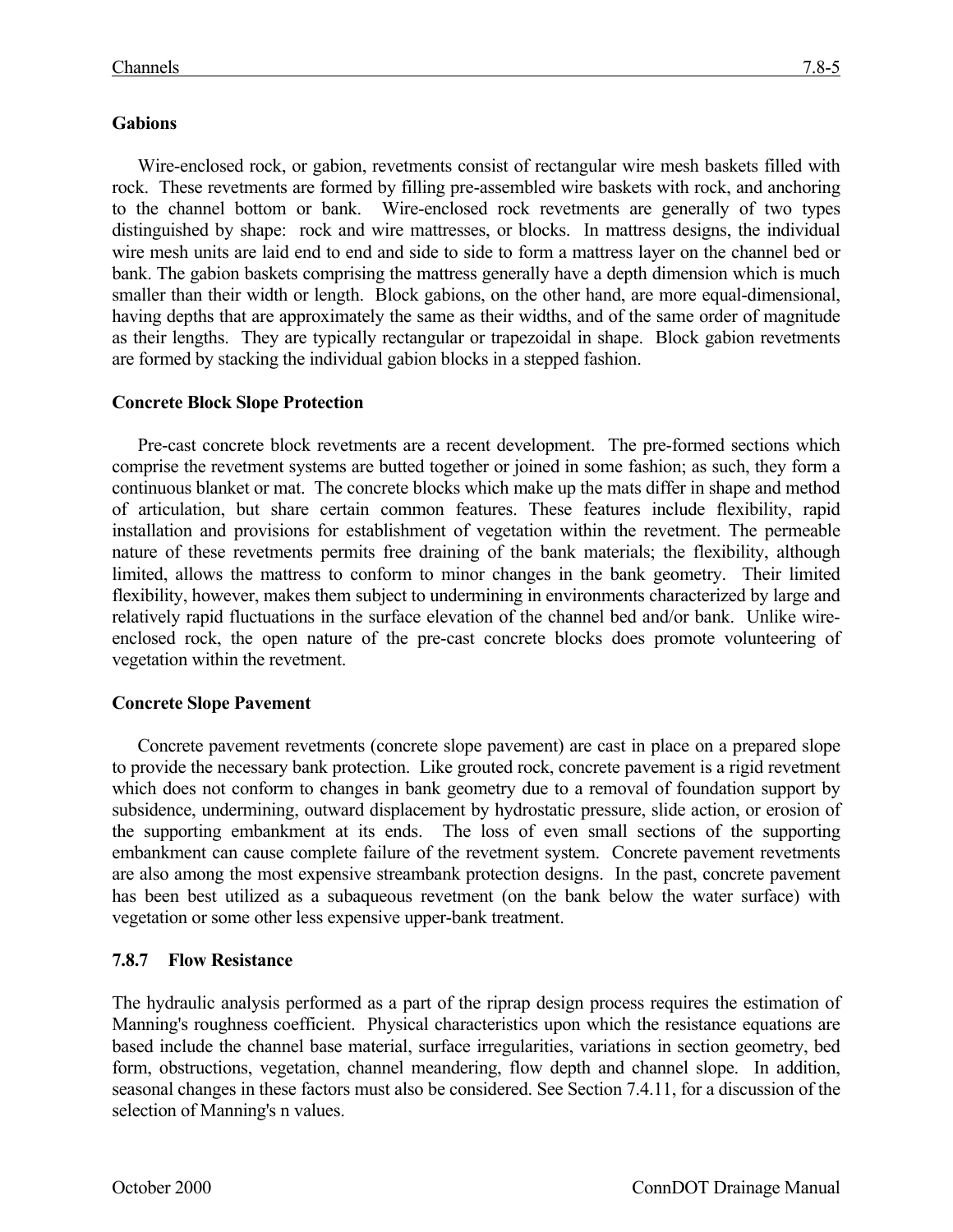#### **7.8.8 Extent Of Protection**

Extent of protection refers to the longitudinal and vertical extent of protection required to adequately protect the channel bank.

#### **Longitudinal Extent**

The longitudinal extent of protection required for a particular bank protection scheme is highly dependent on local site conditions. In general, the revetment should be continuous for a distance greater than the length that is impacted by channel-flow forces severe enough to cause dislodging and/or transport of bank material. Although this is a vague criteria, it demands serious consideration. Review of existing bank protection sites has revealed that a common misconception in streambank protection is to provide protection too far upstream and not far enough downstream.

One criteria for establishing the longitudinal limits of protection required is illustrated in Figure 7-21. As illustrated, the minimum distances recommended for bank protection are an upstream distance of 1.0 channel width and a downstream distance of 1.5 channel widths from corresponding reference lines. All reference lines pass through tangents to the bend at the bend entrance or exit. This criteria is based on analysis of flow conditions in symmetric channel bends under ideal laboratory conditions. Real-world conditions are rarely as simplistic.

In actuality, many site-specific factors have a bearing on the actual length of bank that should be protected. A designer will find the above criteria difficult to apply on mildly curving bends or on channels having irregular, non-symmetric bends. Also, other channel controls (such as bridge abutments) might already be producing a stabilizing effect on the bend so that only a part of the channel bend needs to be stabilized. In addition, the magnitude or nature of the flow event might only cause erosion problems in a very localized portion of the bend, requiring that only a short channel length be stabilized. Therefore, the above criteria should only be used as a starting point. Additional analysis of site-specific factors is necessary to define the actual extent of protection required.

Field reconnaissance is a useful tool for the evaluation of the longitudinal extent of protection required, particularly if the channel is actively eroding. In straight channel reaches, scars on the channel bank may be useful to help identify the limits required for channel bank protection. In this case, it is recommended that upstream and downstream limits of the protection scheme be extended a minimum of one channel width beyond the observed erosion limits.

In curved channel reaches, the scars on the channel bank can be used to establish the upstream limit of erosion. Here a minimum of one channel width should be added to the observed upstream limit to define the limit of protection. The downstream limit of protection required in curved channel reaches is not as easy to define. Since the natural progression of bank erosion is in the downstream direction, the present visual limit of erosion might not define the ultimate downstream limit. Additional analysis based on consideration of flow patterns in the channel bend may be required.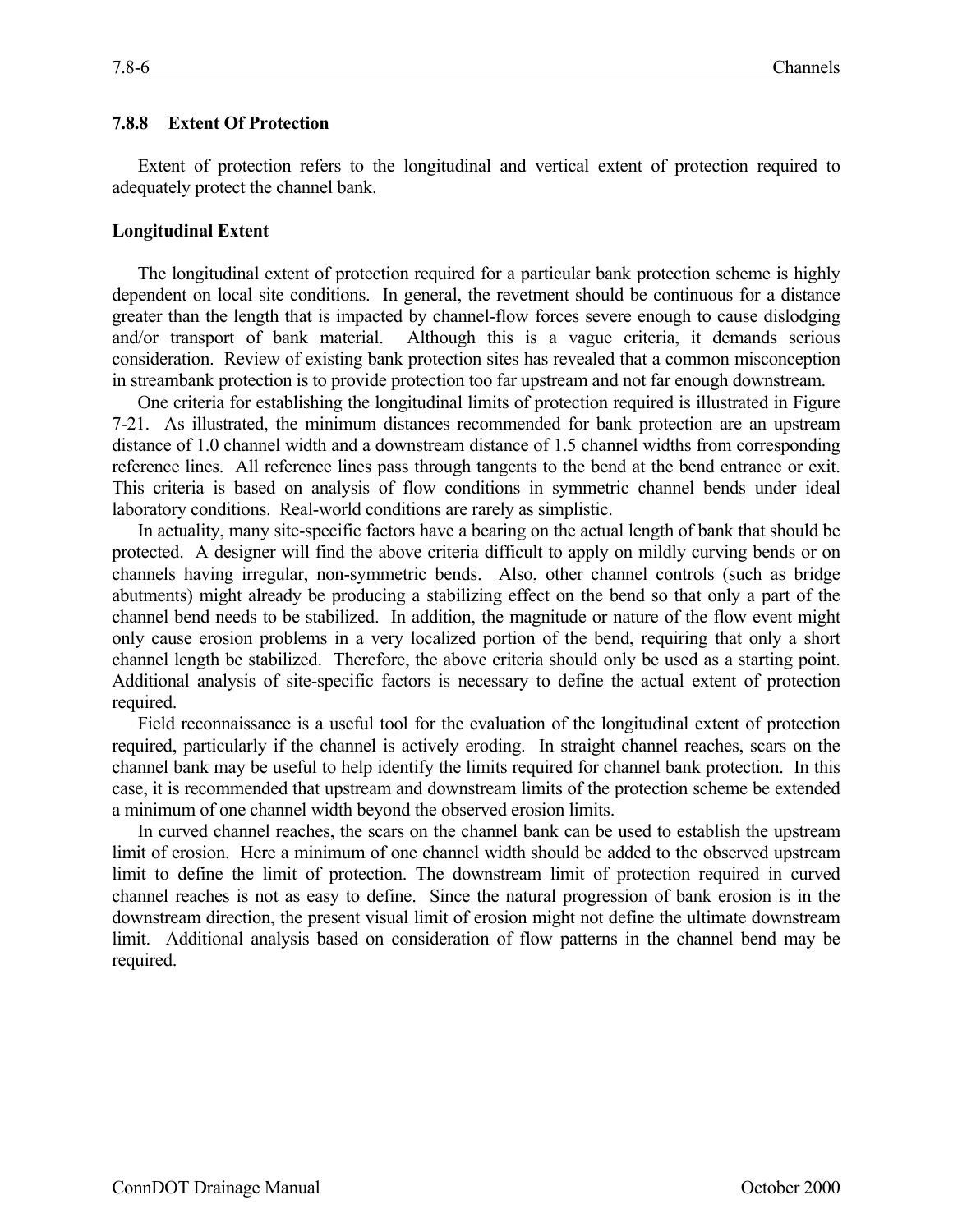

**Figure 7-21 Longitudinal Extent Of Revetment Protection**

# **Vertical Extent**

The vertical extent of protection required of a revetment includes design height and foundation or toe depth.

### Design Height

The design height of a riprap installation should be equal to the design highwater elevation plus an allowance for freeboard, generally  $0.3 - 0.6$ m (1-2 ft). Freeboard is provided to ensure that the desired degree of protection will not be reduced by unaccounted factors. Some such factors include:

- wave action (from wind or boat traffic)
- superelevation in channel bends
- hydraulic jumps
- flow irregularities due to piers, transitions and flow junctions

In addition, erratic phenomena such as unforeseen embankment settlement, the accumulation of silt, trash and debris in the channel, aquatic or other growth in the channels and ice flows should be considered when setting freeboard heights. Also, wave run-up on the bank must be considered.

### Wave Action

The prediction of wave heights from wind and boat generated waves is not as straightforward as other wave sources. Figure 7-22 provides a definition sketch for the wave height discussion to follow. The height of boat generated waves must be estimated from observations. The height of wind generated waves is discussed in Appendix A of this chapter.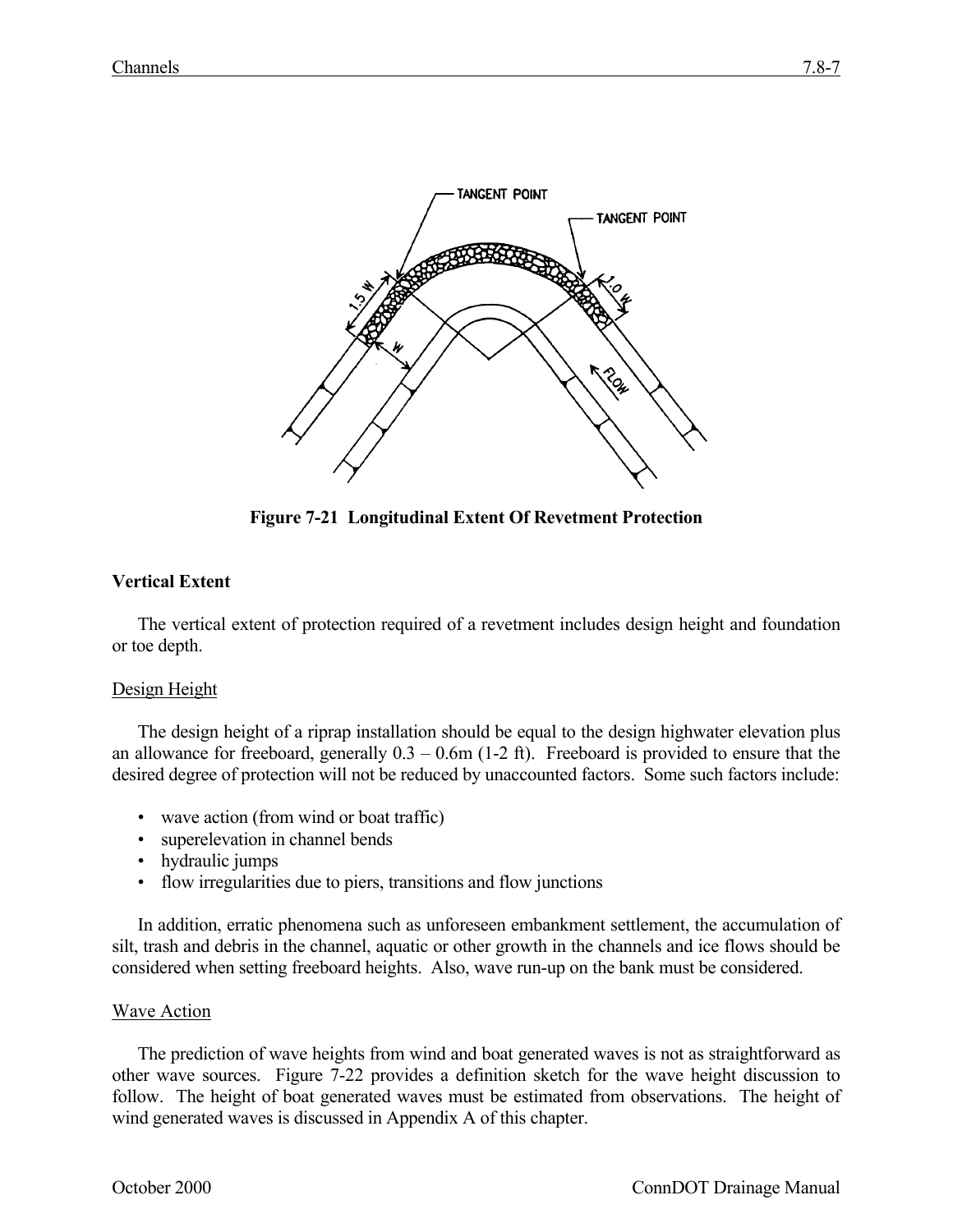It is necessary to estimate the magnitude of wave runup which results when waves impact the bank. Wave runup is a function of the design wave height, the wave period, bank angle and the bank surface characteristics (as represented by different revetment materials). For wave heights less than 0.6 m (2 ft), wave runup can be computed using Figure 7-23 and Table 7-7. The runup height (R) given in Figure 7-23 is for concrete pavement. Correction factors are provided in Table 7-7 for reducing the runup magnitude for other revetment materials. The correction factor is multiplied times the wave height to get the resulting wave runup (R).



**Figure 7-22 Wave Height Definition Sketch**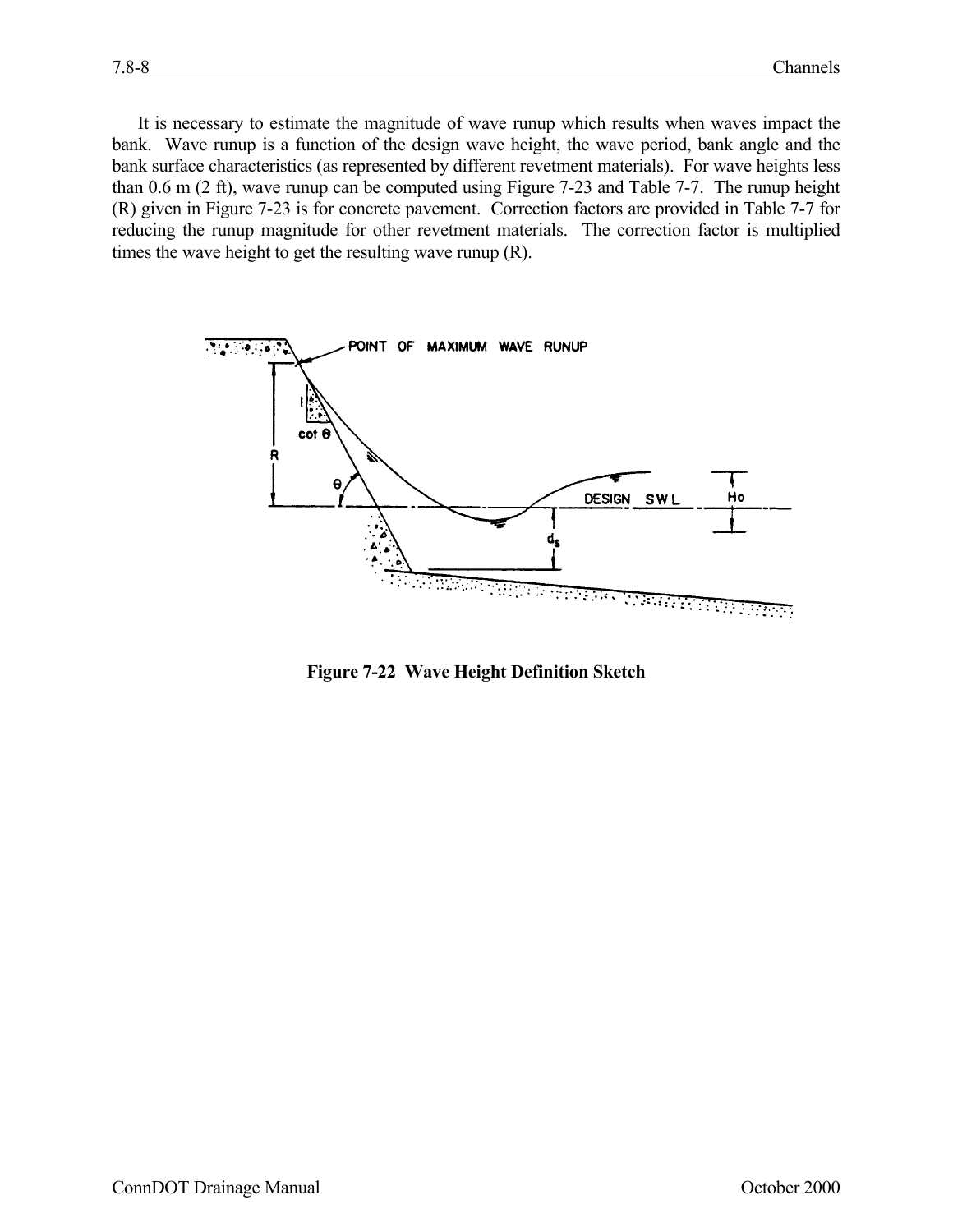

**Figure 7-23 Wave Run-Up On Smooth, Impermeable Slopes**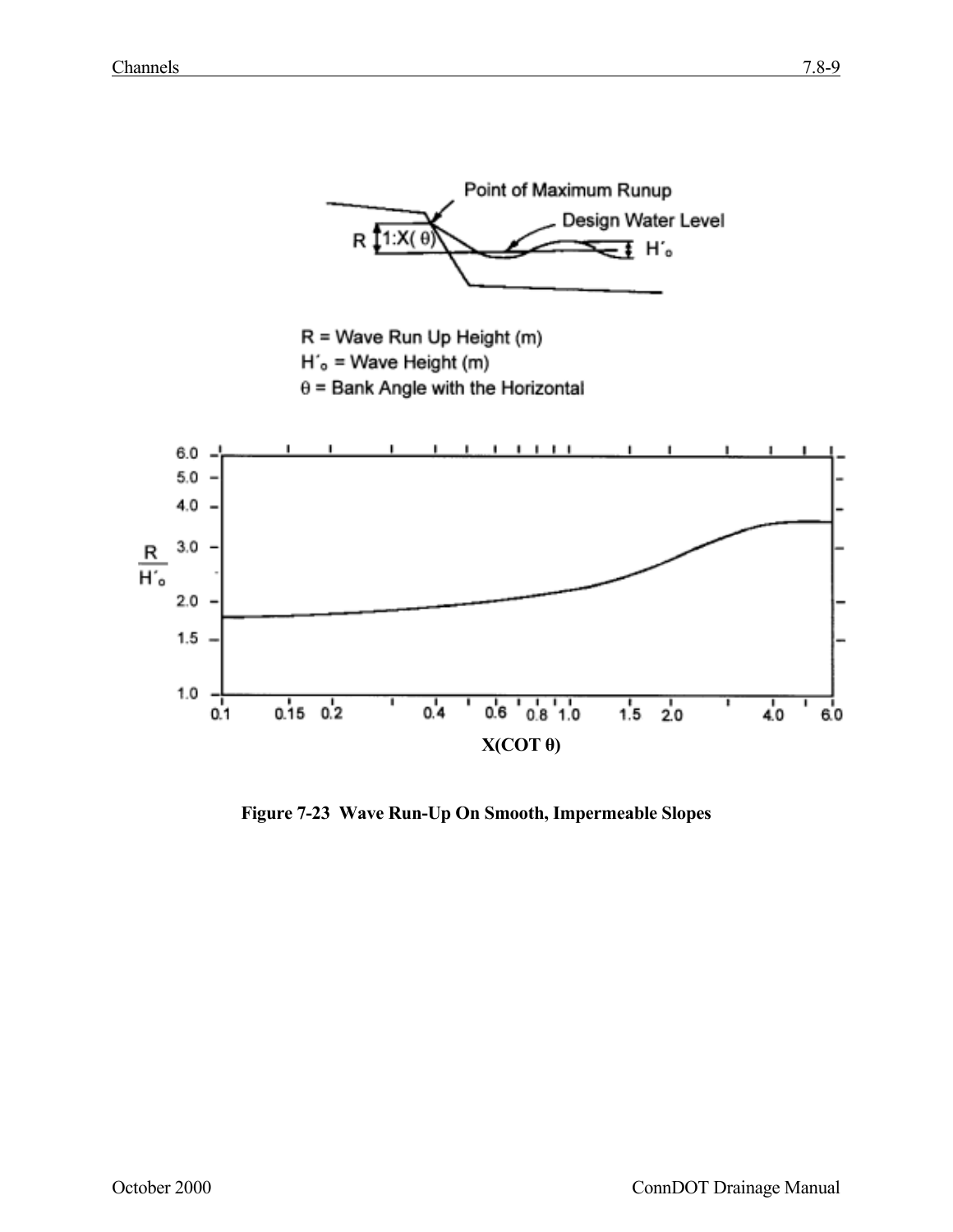| <b>Slope Surface Characteristics</b>             | <b>Placement</b> | Correction    |
|--------------------------------------------------|------------------|---------------|
|                                                  | Method           | Factor        |
| Concrete pavement                                |                  | 1.00          |
| Concrete blocks (voids $\leq$ 20%)               | fitted           | 0.90          |
| Concrete blocks $(20\% \le \text{voids} > 40\%)$ | fitted           | 0.70          |
| Concrete blocks $(40\% \le \text{voids} > 60\%)$ | fitted           | 0.50          |
| Grass                                            |                  | $0.85 - 0.90$ |
| Rock riprap (angular)                            | random           | 0.60          |
| Rock riprap (round)                              | random           | 0.70          |
| Rock riprap (hand placed or keyed)               | keyed            | 0.80          |
| Grouted rock                                     |                  | 0.90          |
| Wire enclosed rocks/gabions                      |                  | 0.80          |

### **Table 7.7 Correction Factors For Wave Run-Up**

#### Flow In Channel Bends (Superelevation of Flow)

Flow conditions in channel bends are complicated by the distortion of flow patterns in the vicinity of the bend. In long, relatively straight channels, the flow conditions are uniform and symmetrical about the center line of the channel. However, in channel bends, the centrifugal forces and secondary currents produced lead to non-uniform and non-symmetrical flow conditions.

Special consideration must be given to the increased velocities and shear stresses that are generated as a result of non-uniform flow in bends.

Superelevation of flow in channel bends is another important consideration in the design of revetments. Although the magnitude of superelevation is generally small when compared with the overall flow depth in the bend (usually less than 0.3 m) it should be considered when establishing freeboard limits for bank protection schemes on sharp bends. The magnitude of superelevation at a channel bend may be estimated for subcritical flow by the following equation:

$$
Z = C \left[ \left( V_a^2 \right) / (gR_0) \right] \tag{7.33}
$$

where:  $Z =$  superelevation of the water surface, m (ft)

- $C =$  coefficient that relates free vortex motion to velocity streamlines for unequal radius of curvature,
- $V_a$ = mean channel velocity, m/s (ft/s)
- $T =$  water-surface width at section, m (ft)
- $g =$  gravitational acceleration 9.81 m/s<sup>2</sup> (32.2 ft/s<sup>2</sup>)
- $R_0$  = the mean radius of the channel centerline at the bend, m (ft)

The coefficient C has been evaluated by the U.S. Geological Survey (USGS) and ranges between 0.5 and 3.0, with an average value of 1.5.